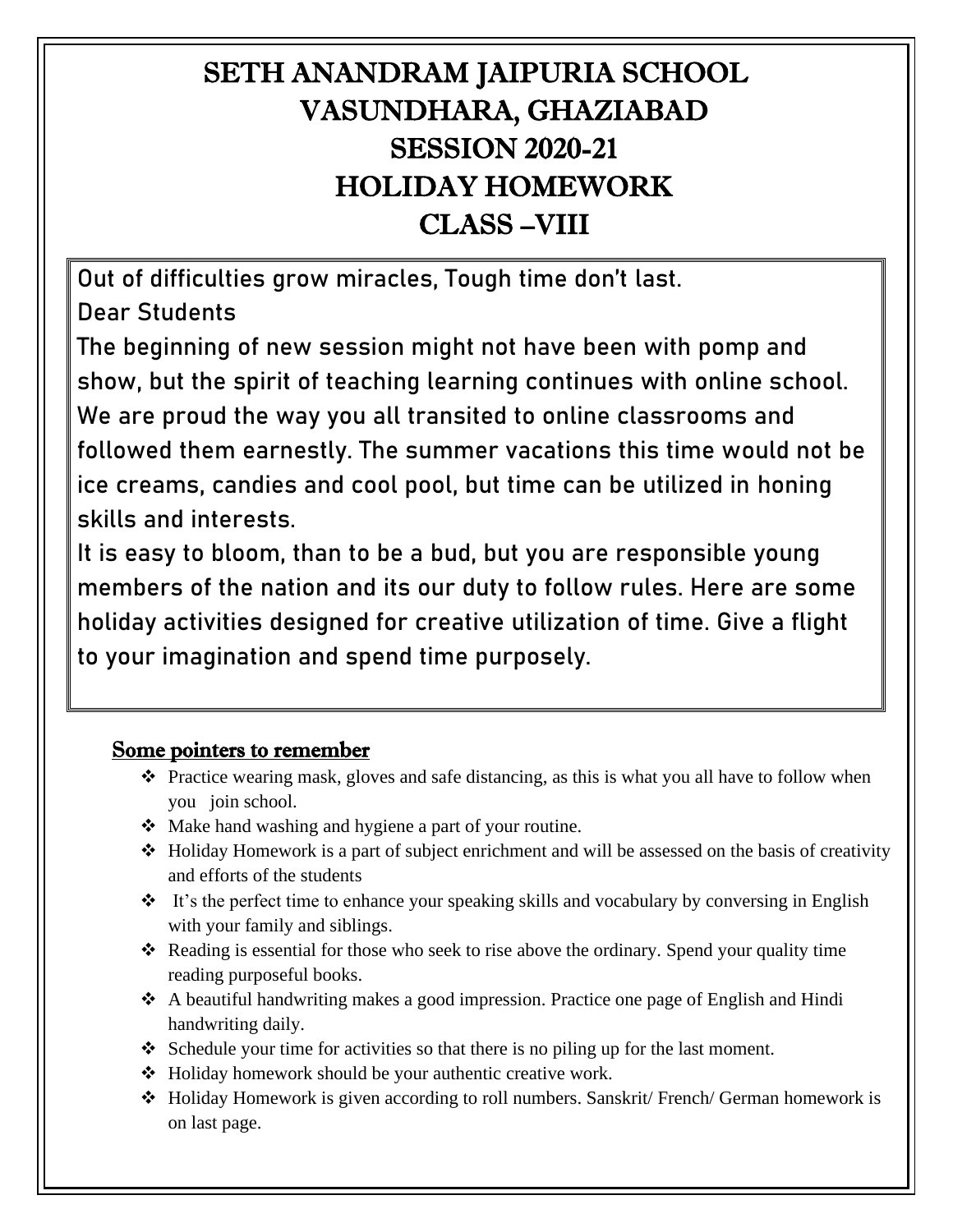**"Reading is to the mind what exercise is to the body."** Joseph Addison penned this quote roughly 300 years ago, before modern science and research equipment could back up his claim. Today, however, scientific [studies](http://news.stanford.edu/news/2012/september/austen-reading-fmri-090712.html) show that reading does make you smarter. Reading a novel, for example, increases the blood flow and improves connectivity in the brain. Reading introduces you to new ideas and invites you to solve problems. Reading improves your conversational skills because reading increases your vocabulary and your knowledge of how to correctly use new words, [reading](http://www.getunbound.org/blog/11-practical-ways-to-sharpen-your-communication-skills) helps you clearly [articulate](http://www.getunbound.org/blog/11-practical-ways-to-sharpen-your-communication-skills) what you want to say.

For all those missing books and wanting to re-live the past. Someone has assimilated all comics and graphic novels collections into one! It contains the following -

Asterix - All books Calvin & Hobbes - All strips Craig Thompson - All books Dilbert - 1994 to 2002 Garfield - 1978 to 2008 Guy Delisle - 2 books Joe Sacco - All books Sarah Andersen - 2 books Tintin - All books

http://bit.ly/comicsandgraphics

#### **Happy reading**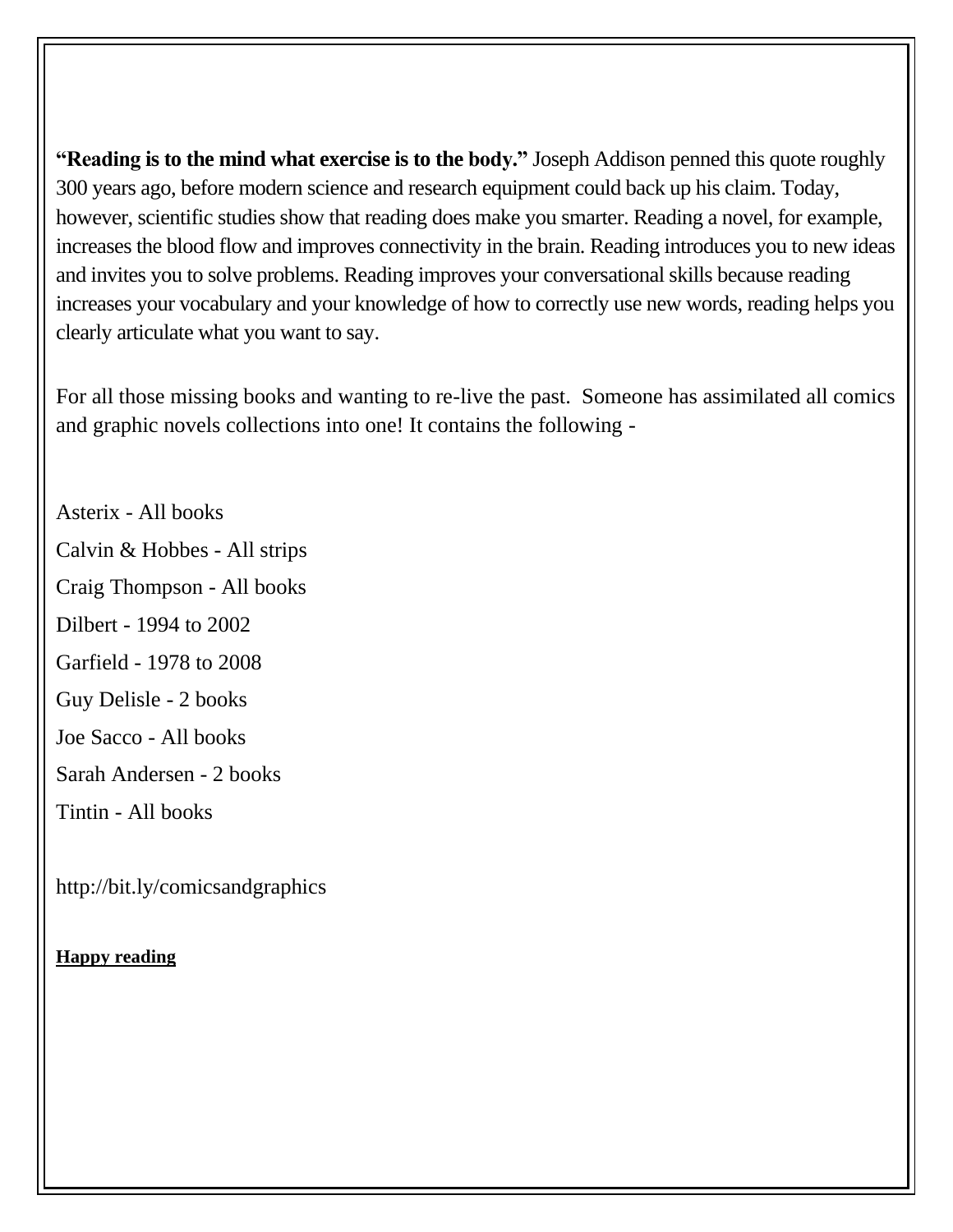#### **Roll No. 1-10**

#### **ENGLISH**

Our former President, Dr.APJ Abdul Kalam was a great visionary as well as an accomplished author. Read any book written by Dr. Kalam and write its summary, mentioning your learning from the book. You can download the pdf copy of any book you want to read from www.pdfdrive.com

(to be done on A4 sheets/ MS Word/ Notebook pages)

## **ह िंदी**

## **'कु छ कर्मवीर ऐसेभी ' लॉकडाउन केयोद्धाओंके प्रति आभार व्यक्त करनेहेिुइंटरनेट के र्ाध्यर् सेएक धन्यवाद काडमबनाइये।**

#### **MATHS**

Click on<https://bit.ly/3ghsFgz> and complete the questions using your school's Microsoft id.

#### **SCIENCE**

#### **Corona Warriors – The heroes of the Pandemic**

Let's all support our corona warriors and try to spread awareness about the safety measures for covid 19.

What all you have to do? Collect information on the following topic and make a power point presentation with info graphic templates.

Collect important information on **personal Protective Equipments (PPE)** used by corona warriors. You can check for the updates given by Defence Research and Development Organisation (DRDO).

#### **SOCIAL SCIENCE**

# **THE UNSUNG HEROES OF THE NATION**

The Covid -19 pandemic has taken the world by a storm.

When Prime Minister Narendra Modi announced LOCKDOWN – a move in an effort to "break the chain of transmission of the virus and enforce social distancing among citizens, it's the local police and CAPF's who as warriors came to the forefront to ensure and enforce this rule. There is no doubt that the battle is being led on the forefront by healthcare professionals but police too, with innovative ways and kind initiatives are also gathering praise.

Prepare a power point presentation and submit on wakelet ( not more than 10 slides) as to how these warriors are stopping people from breaching guidelines and working in adverse conditions.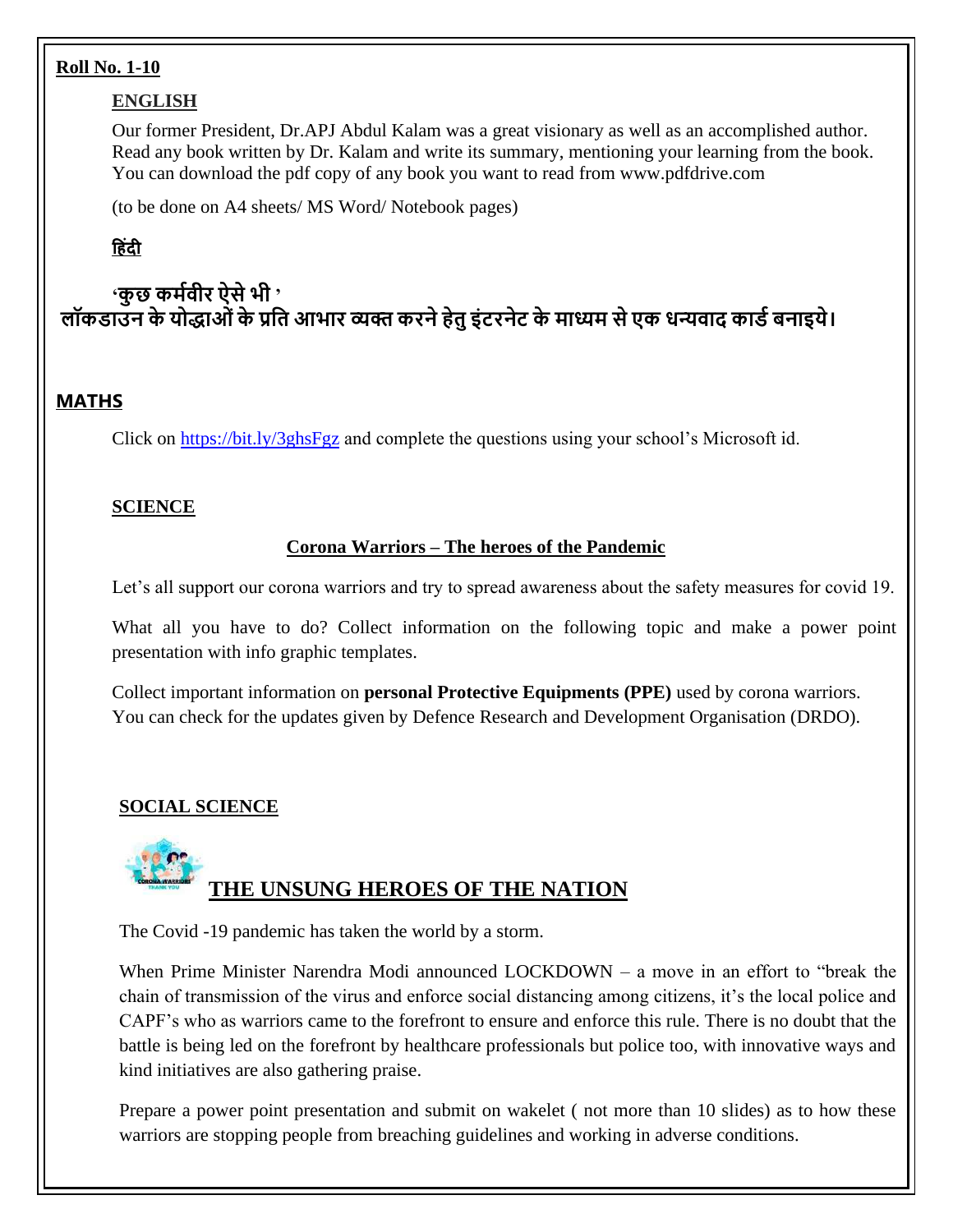#### **Roll No. 11-20**

#### **ENGLISH**

Write an article on any one topic:

- a. True patriotism lies in fulfilling your duties
- b. The role of citizens in the time of Corona pandemic crisis

(to be done on A4 Sheets/MS Word)

#### **ह िंदी**

## **'लॉकडाउन कोरोना बाहर र्ैंअन्दर' तवषय पर काल्पतनक संवाद तलखिए।**

#### **MATHS**

Click on<https://bit.ly/3gcMUvy> and complete the questions using your school's Microsoft id.

#### **SCIENCE**

#### **Corona Warriors – The heroes of the Pandemic**

Let's all support our corona warriors and try to spread awareness about the safety measures for covid 19.

What all you have to do? Collect information on the following topics and make a power point presentation with info graphic templates.

Students will collect information on the material used in the **protective suits of scientists, lab assistants and professionals** who cremate corona patients. Test kits and their guidelines for use, to detect the presence of COVID 19.

#### **SOCIAL SCIENCE**



## **TRIBUTES FROM SKY TO SEA**

The three wings of country's defence forces today joined hands together to show thier gratitude towards the corona virus warriors. These Corona warriors, including doctors, nurses, hygiene and sanitation staff, police personnel, media and several others engaged in maintenance of essential services and supplies have steadfastly contributed to the effort to prevent spread of Covid-19.Prepare a **web page** showing **corona virus warriors** in Adobe Spark application.

#### **Roll No. 21-30**

#### **ENGLISH**

Collect information on any one of the following topic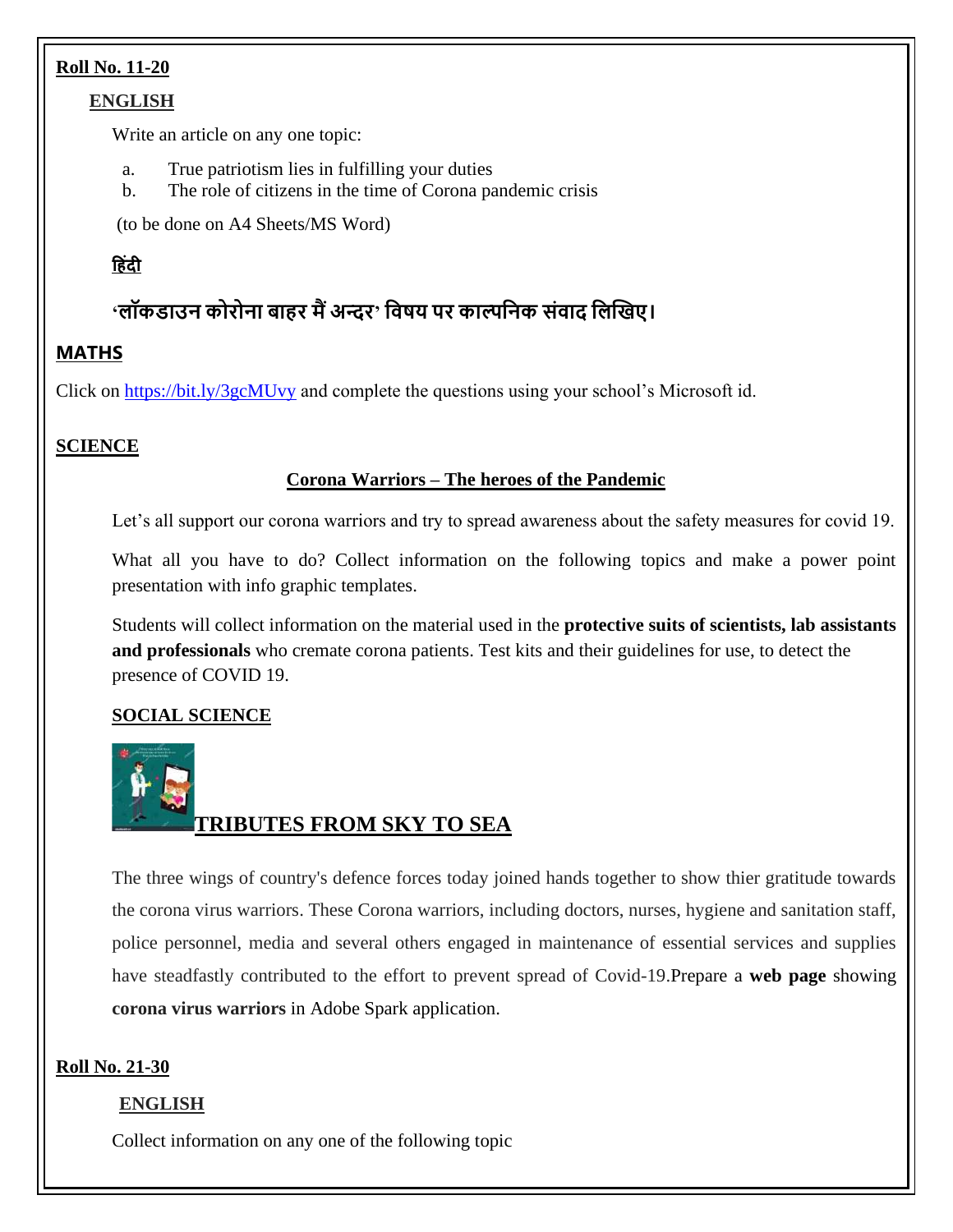- a. DOCTOR's DAY
- b. RED CROSS DAY
- c. WORLD HEALTH DAY
- d. INTERNATIONAL NURSE DAY

Now make a quiz in Microsoft forms on any one of the topics given above.

#### **ह िंदी**

## **'आजकल प्रकृ ति का स्वरुप' इंटरनेट के र्ाध्यर् सेइस तवषय पर एक अवधारणा र्ानतित्र बनाइए।**

#### **MATHS**

Click on<https://bit.ly/36nJXEa> and complete the questions using your school's Microsoft id.

#### **SCIENCE**

#### **Corona Warriors – The heroes of the Pandemic**

Let's all support our corona warriors and try to spread awareness about the safety measures for covid 19.

What all you have to do? Collect information on the following topic and make a power point presentation with info graphic templates.

#### **Precautions taken to prevent COVID-19**

Hint: Students can include treatment of fruits and vegetables before storage, eating and cooking. Other measures related to personal hygiene and precautions at home and in community. Cleanliness of surroundings, disinfecting of objects, floors, door knobs, handles and furniture.

#### **SOCIAL SCIENCE**

## **SALUTE TO CORONA WARRIORS**

Coronavirus pandemic is not just about the virus itself. It has brought with it hunger, loneliness, homelessness, violence and domestic abuse. At such a time, there are people around the country rising to lead community work, bring support and service the people selflessly in different ways they can. These brave hearts are our true Corona Warriors. Prepare an imaginary interview with such an undervalued corona warrior on the contribution of these brave hearts, how are they taking precautions, their daily struggle and what their neighbours think about them. You can make this presentation in A4 size sheets/ MS Word.

#### **Roll No. 31-LAST ROLL NO.**

#### **ENGLISH**

Write a blog post on the people who are working in forefront in this difficult time and express your gratitude through a self composed short story/comic strip on - '**I AM ALSO A CORONA WARRIOR**. (to be done on A4 sheets/ Adobe Tools/ or any medium of your choice)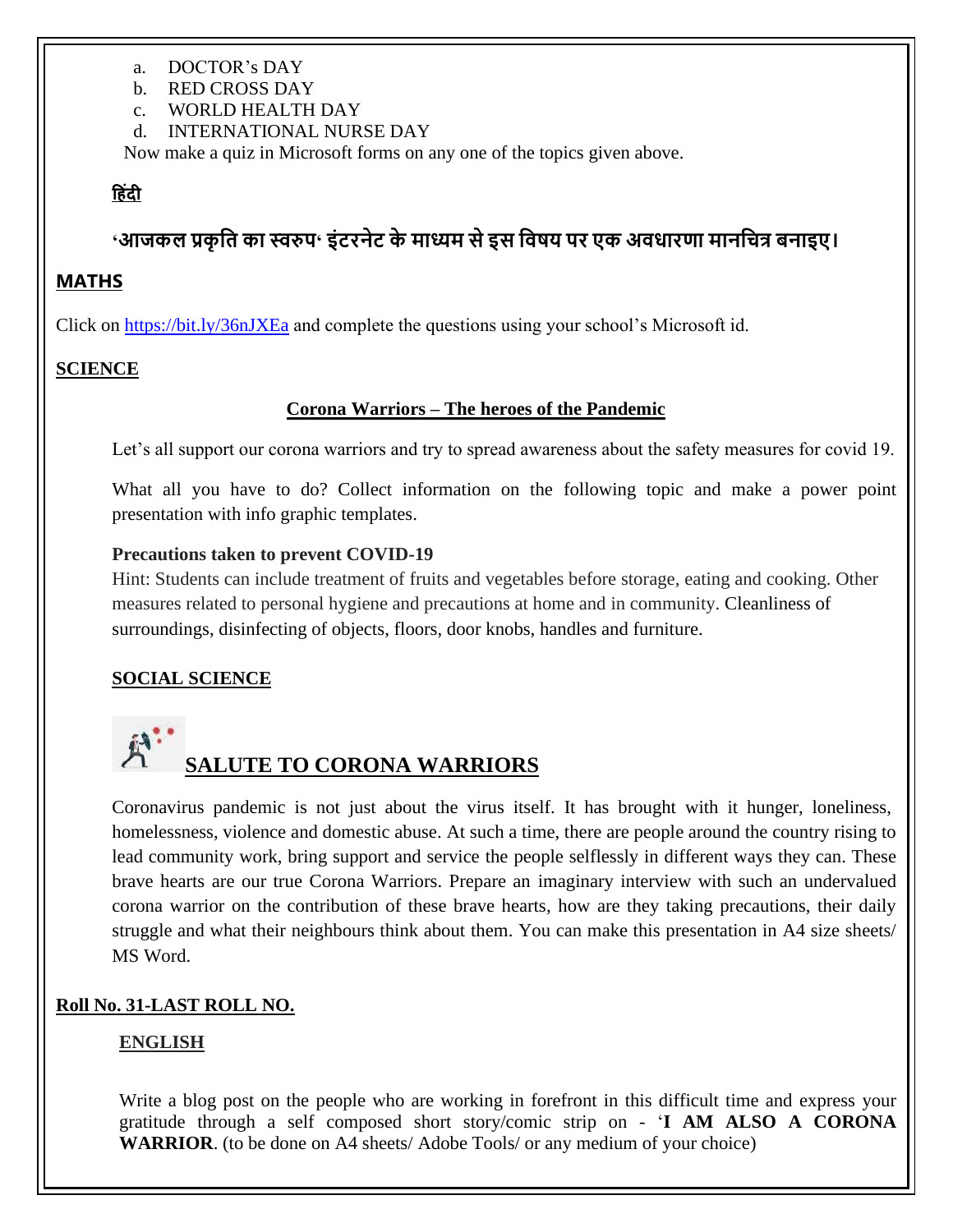## **ह िंदी**

## **'कोरोना की रोकथार् र्ेंहर् सबका योगदान' इस शीषमक पर एक आकषमक**

## **और सटीक कोलाज बनाइए । (स्पाकम एडोबी पर)**

## **MATHS**

Click on <https://bit.ly/2ZqEQ4E> and complete the questions using your school's Microsoft id.

#### **SCIENCE**

#### **Corona Warriors – The heroes of the Pandemic**

Let's all support our corona warriors and try to spread awareness about the safety measures for covid 19.

What all you have to do? Collect information on the following topics and make a power point presentation with info graphic templates.

Students will collect information on the **Role of World Health Organisation(WHO) in the control of pandemic of Covid-19.**

## **SOCIAL SCIENCE**

## **FRONTLINERS NO WORK IS MORE URGENT THAN THAT OF RETURNING THANKS**

Design a beautiful online treat for Corona warriors for empathy they have shown for others without thinking about their own lives.

## **(COMPULSORY FOR ALL)**

## **SANSKRIT**

**1. कोरोनारक्षक (स्वास्थ्यकतर्मयो ंके ऊपर )उनके द्वारातकएगएकायोंके प्रतिआभारप्रकटकरेंऔरएकपोस्टरबनाएँ (स्लोगनसन्देशएवंतित्र )**

**2. कोरोनारक्षक (पुतलसकतर्मयो ंके ऊपर )उनके द्वारातकएगएकायोंके प्रतिआभारप्रकटकरेंऔरएकपोस्टरबनाएँ (स्लोगनसन्देशएवंतित्र )तकसीभीर्ाध्यर्के द्वाराflipgrid,एडोबीस्पाकम (adobe spark) या A4साइज़शीटपर)**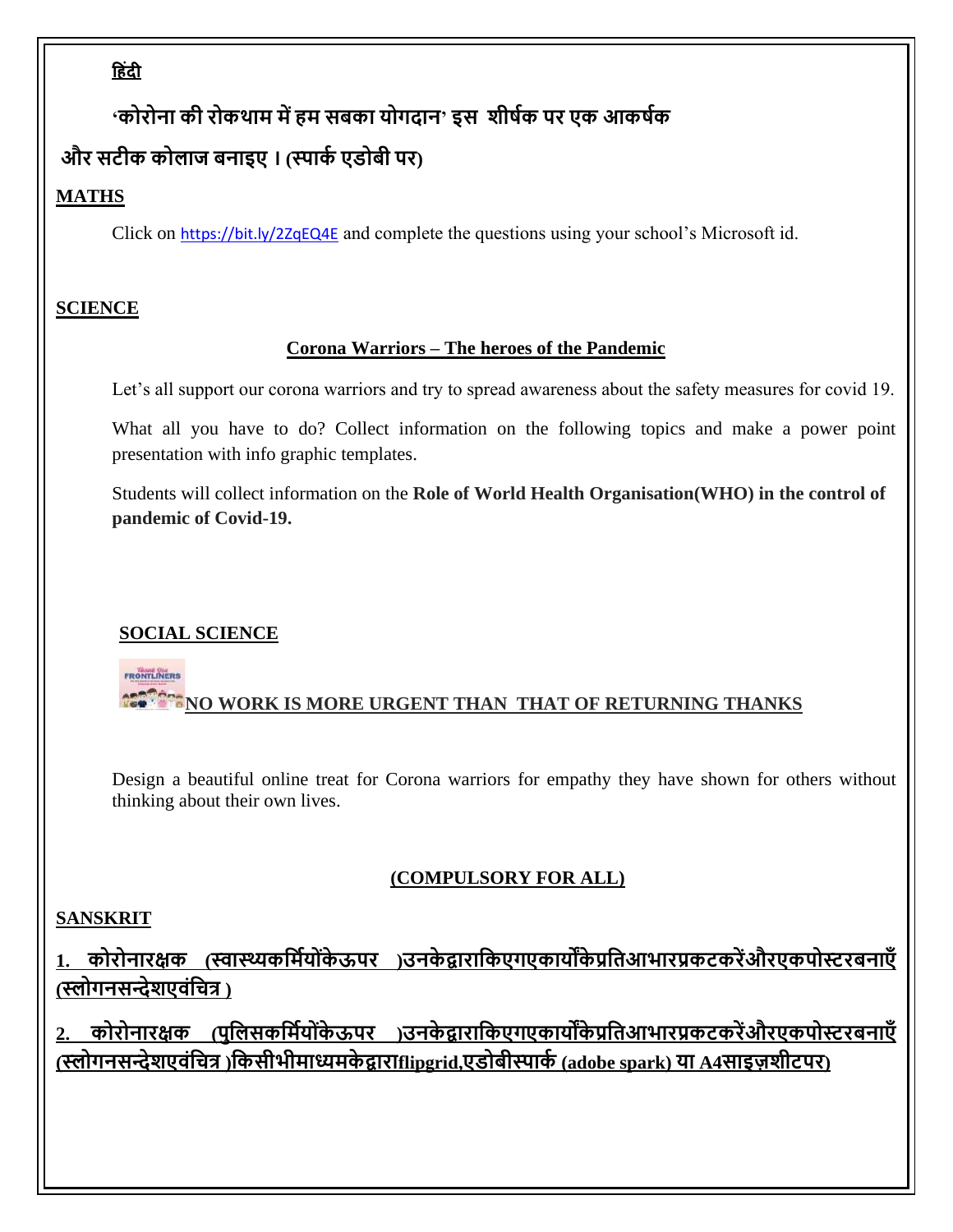## **HOLIDAY HOMEWORK FRENCH CLASS VIII**



## **TOPIC- LES GUERRIERS DE CORONA (CORONA WARRIORS)**

Make a PPT while explaining the question given below.

## Questions: -

- 1. Quelle maladie se propage-t-elle dans le monde entier?
- 2. Quelles précautions faut-il prendre pendant la Covid 19?
- 3. Quelles précautions et mesures de sécurité sont prises par le gouvernement d'Inde?

4. Identifiez le rôle de notre premier ministre M Narendre Modi pour encourager les guerriers pendant le pandémique?

5. Quel est le rôle des médecins et de la police pendant cette période?

## **( TRANSLATION)**

- 1) Which disease is spreading globally?
- 2) What all precautions must be taken during "COVID19" period. Explain?
- 3) what Precaution and safety majors are being taken by government of India?
- 4) Identify the significant role of our prime minister for encouraging the warriors?
- 5) Write the importance of doctors and police in post-Covid and pre-Covid period?

## **How it should be done :-**

a) Design only one slide for answering each question.

- b) It must be relevant, catchy, presentable and well-designed.
- c) Medium of presentation must be French .